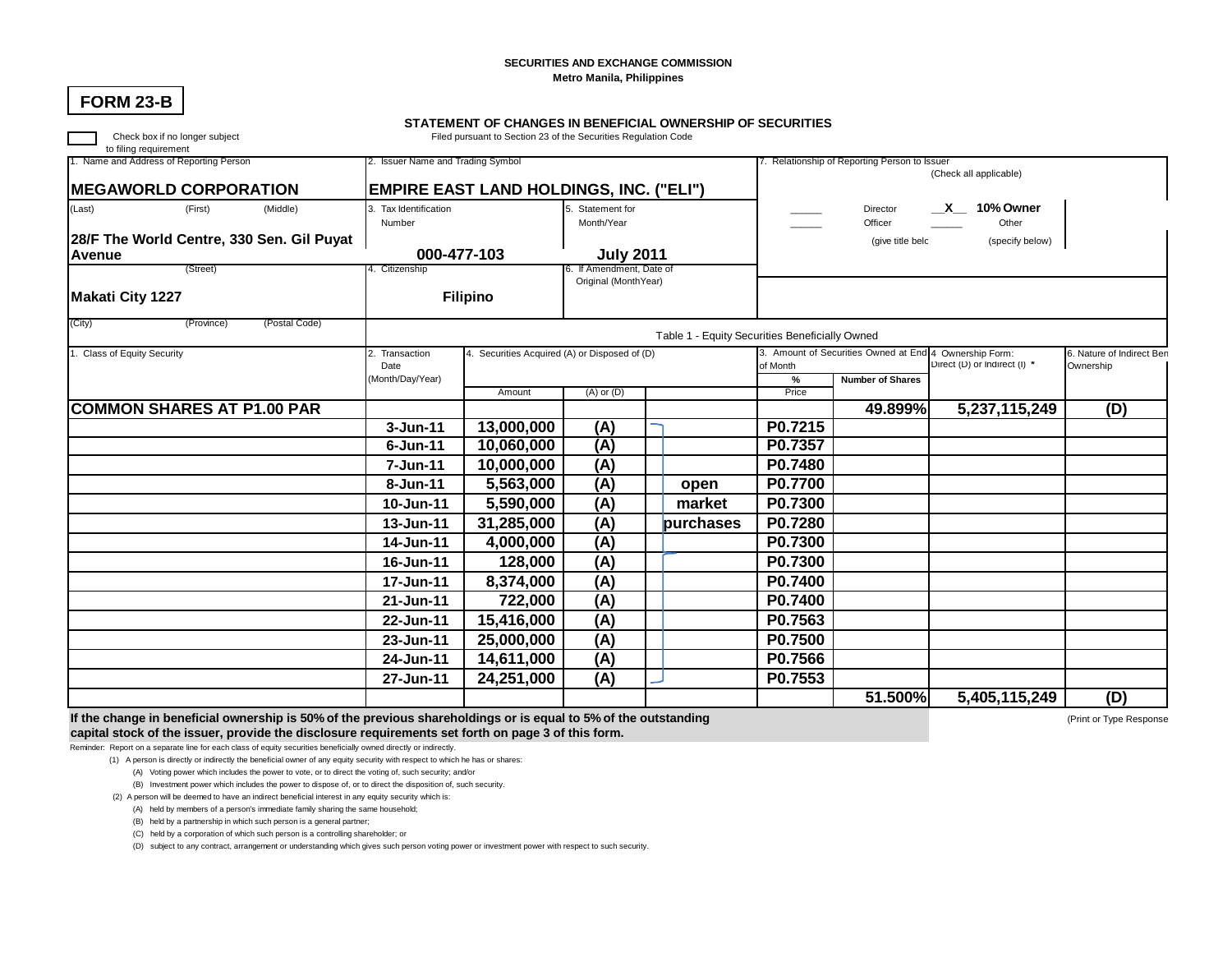### FORM 23-B (continued)

 $\sim 40\%$ 

 $\sim$ 

### Table II - Derivative Securities Acquired, Disposed of, or Beneficially Owned (e.g., warrants, options, convertible securities)

| 1 Derivative Security<br>$\sim$ $\sim$ | 2. Conversion or<br>Exercise Price<br>of Derivative<br>Security | Transaction<br>13.<br>Date<br>(Month/Day/Yr) | 14. Number of Derivative Securities<br>Acquired (A) or Disposed of (D) |                | 15 Date<br>Exercisable and<br>Expiration Date<br>(Month/Day/Year) |                    | 6. Title and Amount of<br>Underlying Securities |                                   | 7. Price of 8. No. of<br>Derivative<br>Security | Derivative<br>Securities<br>Beneficially<br>Owned at | 9. Owner-<br>ship Form<br>of Derivative<br>Security;<br>Direct (D) | 10. Nature<br>of Indirect<br>Beneficial<br>Ownership |
|----------------------------------------|-----------------------------------------------------------------|----------------------------------------------|------------------------------------------------------------------------|----------------|-------------------------------------------------------------------|--------------------|-------------------------------------------------|-----------------------------------|-------------------------------------------------|------------------------------------------------------|--------------------------------------------------------------------|------------------------------------------------------|
|                                        |                                                                 |                                              | Amount.                                                                | $(A)$ or $(D)$ | Date Exercisable                                                  | Expiration<br>Oate | Title                                           | Amount or<br>Number.<br>of Shares |                                                 | End of<br>Month                                      | lor<br>Indirect (i) *                                              |                                                      |
|                                        |                                                                 |                                              |                                                                        |                |                                                                   |                    |                                                 |                                   |                                                 |                                                      |                                                                    |                                                      |
|                                        |                                                                 |                                              |                                                                        |                |                                                                   |                    |                                                 |                                   |                                                 |                                                      |                                                                    |                                                      |
|                                        |                                                                 |                                              |                                                                        |                |                                                                   |                    |                                                 |                                   |                                                 |                                                      |                                                                    |                                                      |
|                                        |                                                                 |                                              |                                                                        |                |                                                                   |                    |                                                 |                                   |                                                 |                                                      |                                                                    |                                                      |
|                                        |                                                                 |                                              |                                                                        |                |                                                                   |                    |                                                 |                                   |                                                 |                                                      |                                                                    |                                                      |
|                                        |                                                                 |                                              |                                                                        |                |                                                                   |                    |                                                 |                                   |                                                 |                                                      |                                                                    |                                                      |
|                                        |                                                                 |                                              |                                                                        |                |                                                                   |                    |                                                 |                                   |                                                 |                                                      |                                                                    |                                                      |
|                                        |                                                                 |                                              |                                                                        |                |                                                                   |                    |                                                 |                                   |                                                 |                                                      |                                                                    |                                                      |
|                                        |                                                                 |                                              |                                                                        |                |                                                                   |                    |                                                 |                                   |                                                 |                                                      |                                                                    |                                                      |
|                                        |                                                                 |                                              |                                                                        |                |                                                                   |                    |                                                 |                                   |                                                 |                                                      |                                                                    |                                                      |
|                                        |                                                                 |                                              |                                                                        |                |                                                                   |                    |                                                 |                                   |                                                 |                                                      |                                                                    |                                                      |

Explanation of Responses:

Note: File three (3) copies of this form, one of which must be manually signed. Attach additional sheets if spece provided is insufficient.

Dato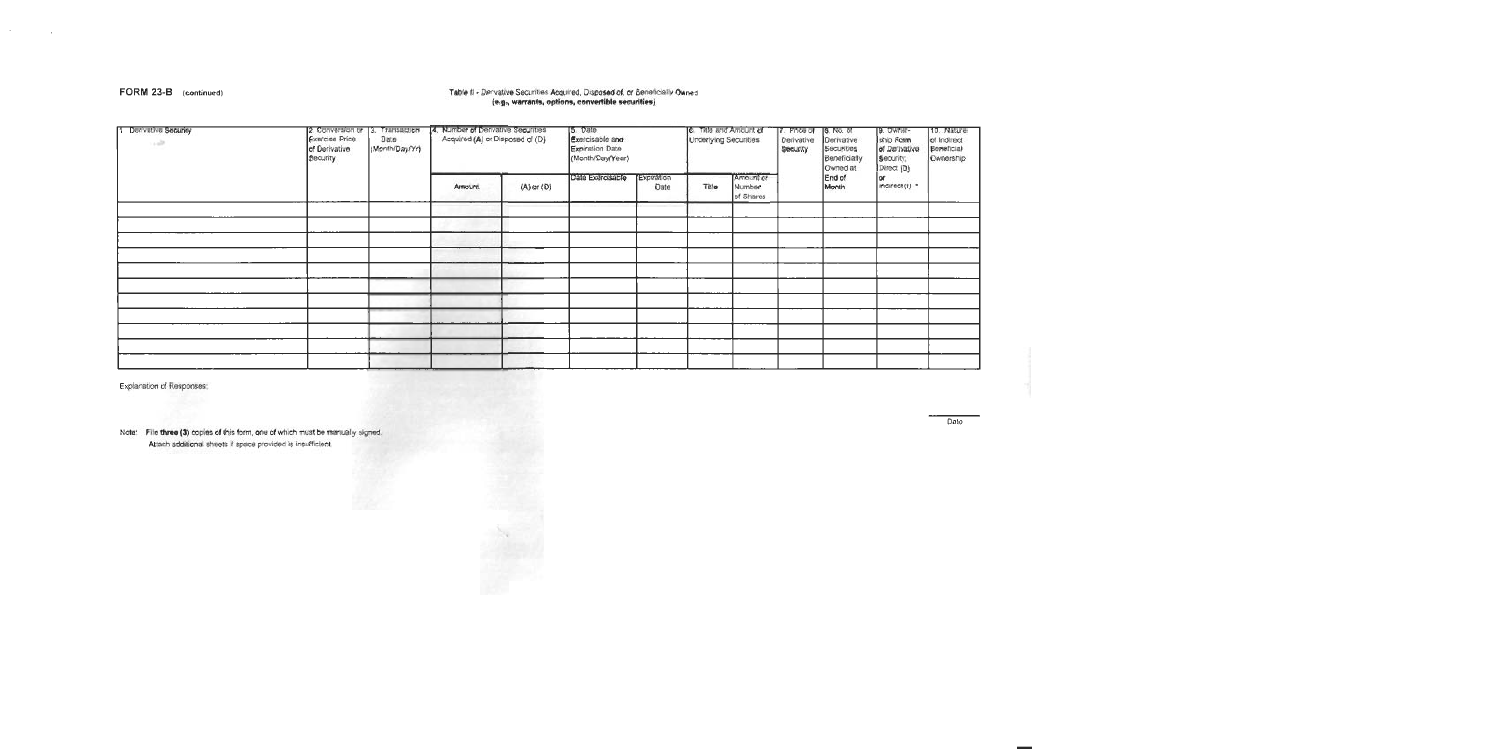## **DISCLOSURE REQUIREMENTS** IN CASE OF MATERIAL CHANGES IN BENEFICIAL OWNERSHIP (50% INCREASE/DECREASE OR EQUIVALENT TO 5% OF THE OUTSTANDING CAPITAL STOCK OF ISSUER)

#### Item 1. Security and Issuer

State the title of the class of equity securities to which this Form relates and the name and address of the principal executive offices of the issuer of such securities.

#### Item 2. Identity and Background

If the person filing this Form is a corporation, partnership, syndicate or other group of persons, state its name, the prevince, country or other place of its organization, its principal business, the address of its principal office and the information required by (d) and (e) of this ltem. If the person filing this statement is a natural person, provide the information specified in (a) through (f) of this Item with respect to such person(s).

- a. Name;
- b. Residence or business address;
- c. Present principal occupation or employment and the name, principal business and address of any corporation or other organization in which such employment is conducted;
- d. Whether or not, during the last five years, such person has been convicted in a criminal proceeding (excluding traffic violations or similar misdemeaners) and, if so, give the dates, nature of conviction, name and location of court, any penalty imposed, or other disposition of the case;
- e. Whether or not, during the last five years, such person was a party to a civil proceeding of a judicial or administrative body of competent jurisdiction, domestic or foreign, and as a result of such proceeding was or is subject to any order, judgment or decree, not subsequently reversed, suspended or vacated, permanently or temporarily enjoining, barring, suspending or otherwise limiting involvement in any type of business, securities, commodities or banking; and
- f. Citizenship.

#### Item 3. **Purpose of Transaction**

State the purpose or purposes of the acquisition of securities of the issuer. Describe any plans or proposals which the reporting persons may have which relate to or would result in:

- a. The acquisition by any person of additional securities of the issuer, or the disposition of securities of the issuer;
- b. An extraordinary corporate transaction, such as a merger, reorganization or liquidation, involving the issuer or any of its subsidiaries;
- c. A sale or transfer of a material amount of assets of the issuer or of any of its subsidiaries;
- d. Any change in the present board of directors or management of the issuer, including any plans or proposals to change the number or term of directors or to fill any existing vacancies on the board;
- e. Any material change in the present capitalization or dividend policy of the issuer;
- f. Any other material change in the issuer's business or corporate structure;
- g. Changes in the issuer's charter, bylaws or instruments corresponding thereto or other actions which may impede the acquisition of control of the issuer by any person;
- h. Causing a class of securities of the issuer to be delisted from a securities exchange;
- i. Any action similar to any of those enumerated above.

#### Interest in Securities of the Issuer Item 4.

a. State the aggregate number and percentage of the class of securities identified pursuant to Item 1 beneficially owned (identifying those shares which there is a right to acquire within thirty (30) days from the date of this report) by each person named in Item 2. The abovementioned information should also be furnished with respect to persons who, together with any of the persons named in Item 2, comprise a group.